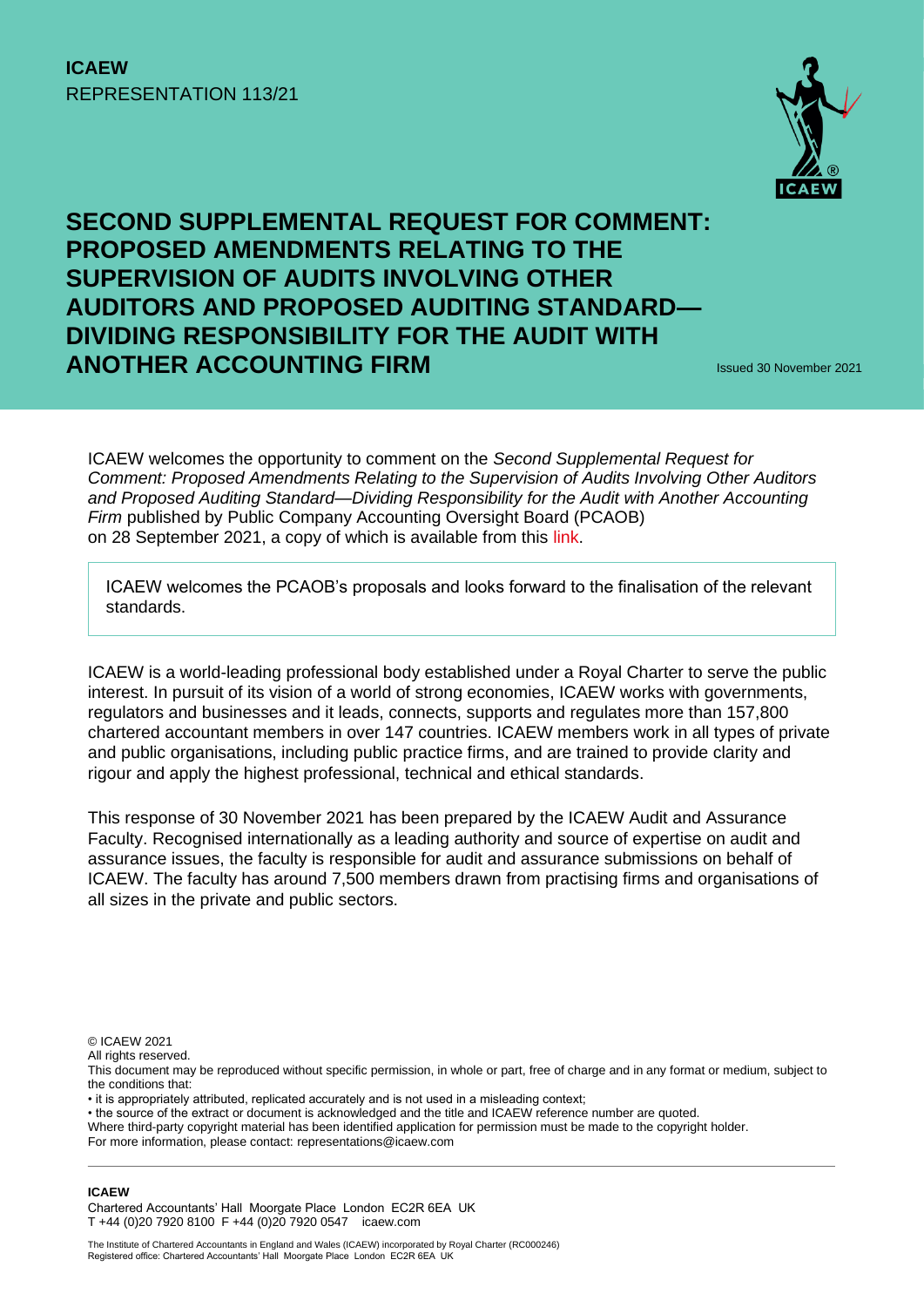### **KEY POINTS**

1. ICAEW welcomes the PCAOB's proposals and looks forward to the finalisation of the relevant standards.

### **ANSWERS TO SPECIFIC QUESTIONS**

#### *Questions 1 and 2 In recent years, have there been changes to auditor practices related to the use of other auditors? And:*

*Have there been changes to issuer circumstances (e.g., evolving structures, use of new technology) that affect how audits of multinational companies are conducted, including with regard to work performed by other auditors?*

- 2. Yes, there have been significant changes to auditor practices related to the use of other auditors in recent years. These relate to:
	- changes in the use of technology by both auditors and audited entities
	- increasing complexity in group structures
	- greater consistency in the application of audit procedures arising from the development and extension in the reach of global audit methodologies
	- a movement away from full scope audits performed at component level towards work on specific balances, and the specification of procedures to be performed.
- 3. The use of **shared service centres** has led to a change in the nature of the work performed by auditors, the distribution of that work among auditors, and communications between auditors, particularly in relation to the work on IT general controls required by ISA 315. Other auditors increasingly require work to be performed and information to be provided by lead auditors for the purposes of other audits, just as lead auditors require work of and information from other auditors. The situation sometimes becomes circular. The other auditors cannot complete their work without assurances from the lead auditor and vice versa. Similar issues arise where the other entity's systems are managed by head offices. Lead and other auditors have an increasing need to see and understand the planned audit procedures to be performed by multiple other auditors, and the results thereof.
- 4. Highly **complex group structures** generally, particularly very large scale multi-locational audits, and highly structured groups with many equity method investees, give rise to an increased risk of inconsistencies in group audit instructions, the work performed, and reporting.
- 5. One area particularly worthy of note is the increasing complexity of group structures and the ever-growing amount of data flowing through systems and applications, often cross-border. This has greatly increased the challenge to group and other auditors in relation to:
	- understanding data flows
	- developing appropriate approaches to obtain audit evidence relating to the accuracy and completeness of information produced by the entity and information used in the control
	- assigning responsibilities for testing this data.
- 6. More time is required for planning, more judgement required in determining the work to be performed and in evaluating the results obtained. More robust and clearer two-way communications generally are needed and the proposed revisions help facilitate communications.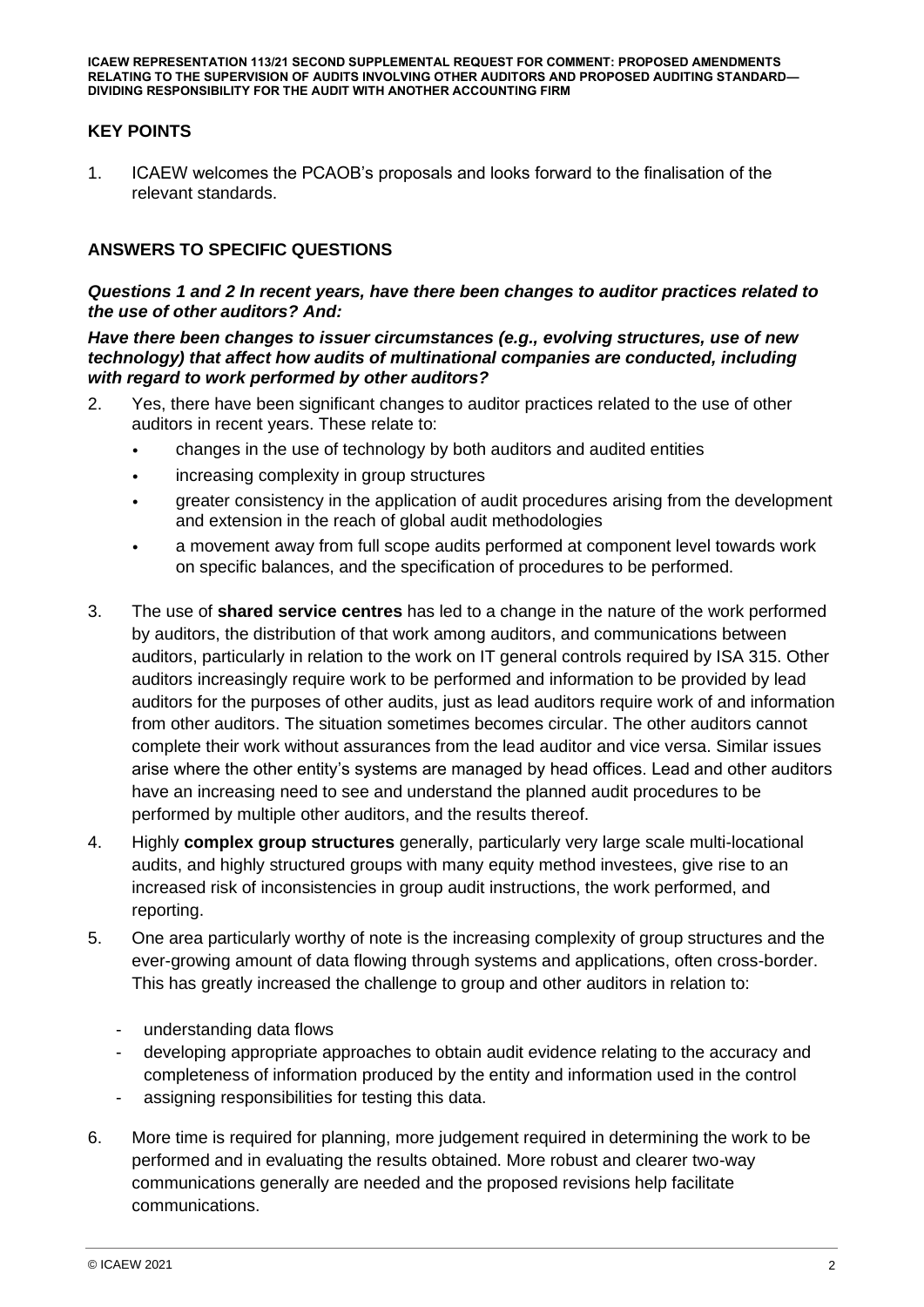- 7. EU mandatory **auditor rotation requirements** have given rise to issues relating to auditors within and outside networks. There are now more networks than there used to be and while auditing standards do not permit distinctions to be made between network and non-network other auditors, the general trend, as a result of rotation requirements, is for auditors from different networks to be involved in group audits.
- 8. Technology has facilitated better **access to other auditor working papers,** but access remains a perennial problem exacerbated by the pandemic and EU GDPR and equivalent data protection requirements that prevent the transfer of papers across borders, particularly as they relate to statutory audit requirements. Previously, some of these problems have been overcome by group auditors travelling to inspect working papers, but travel restrictions look set to hamper such inspections for some time to come. Alternatives will need to be found.

#### *Question 3. Are the proposed definitions of "lead auditor" and "other auditor," with respect to the descriptions of individuals who work under the firm's direction and control and function as the firm's employees, clear? If not, how should the definitions be revised?*

- 9. Concern has been expressed about the A1-15 definition of 'lead auditor'. The definition as drafted appears to be closely aligned with the physical location of the office issuing the audit opinion.
- 10. In practice, audit teams are often assembled from many different jurisdictions. We acknowledge that footnote 5 relating to secondees attempts to deal with this. The addition appears to reflect the Form AP disclosure rules. However, it does not go far enough.
- 11. The lead auditor team includes individuals who work under that firm's direction and control and function as the firm's employees, including secondees who must spend at least 3 months in the offices of the firm issuing the auditor's report.
- 12. Many firms are no different to the businesses that they audit to the extent that highly complex IT systems mean that essential audit work is necessarily carried out by teams with specialist skills on a remote basis, often offshore. Some of these highly skilled teams can clearly be seen to be working under the firms' direction and control because they are legally employees of the 'home' firm and work closely with audit teams despite, being physically located elsewhere on a permanent basis. However, where those teams are not legally employees of the home firm, for purely administrative reasons, we are concerned that that audit inspectors may seek to construe the note to paragraph .A4 too narrowly, and to rule that such teams are not under the firm's direction and control, because they are neither employees nor secondees, as currently defined, despite the fact that in substance, they are under the firm's direction and control. Consistency in the placement of employees on the form AP is important.
- 13. These working arrangements seem likely to become more, not less prevalent, postpandemic, and we believe that the note to .A4 should make it clearer than it does that individuals who are neither legally employees of the firm, nor secondees as defined, may in fact be under the direction and control of the firm. The inclusion in the note to .A4 of factors that might indicate working under the direction and control the registered public accounting firm issuing the auditor's report would assist with consistency of interpretation of the definition of lead auditor.

#### *Question 4. Are the proposed considerations regarding serving as the lead auditor in an audit that involves other auditors or referred-to auditors – based on the importance of the locations, risks of material misstatement, and extent of the engagement partner's firm's supervision – appropriate and clear?*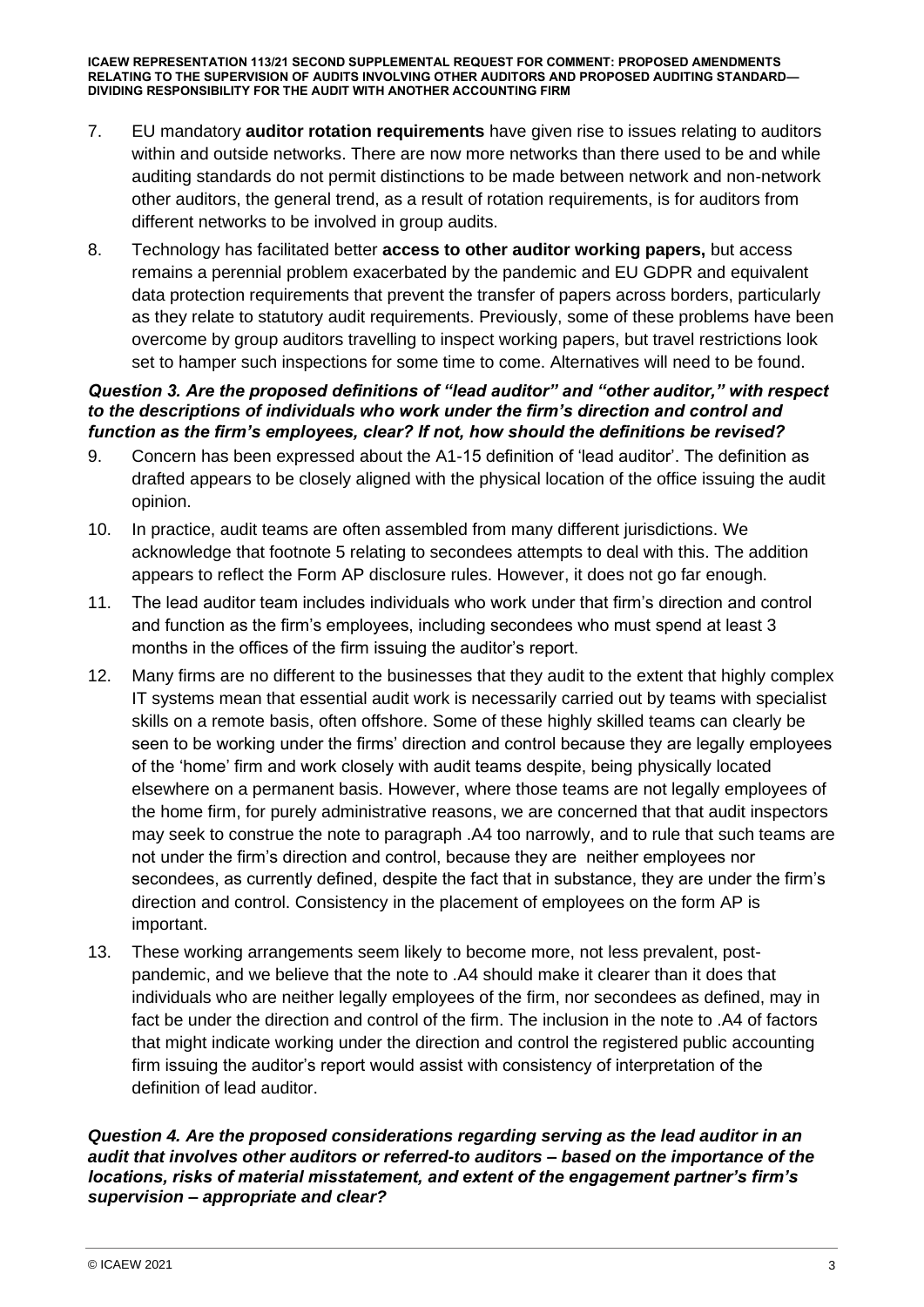14. We are content with the addition of paragraph c to paragraph .06A on page A1-4 which clarifies that the lead auditor is only required to review the work of first other auditors.

#### *Question 5. Are the proposed requirements relating to the lead auditor's responsibilities regarding other auditors' compliance with the independence and ethics requirements appropriate? Are there any practical challenges associated with the proposed amendments? If so, what are they, and how could the proposed requirements be revised to address the challenges?*

- 15. The 2017 proposals required the lead auditor to gain an understanding of each other auditors' *process* for determining compliance with, and experience in applying, the independence and ethics requirements.
- 16. The proposed amendment to paragraph .06D changes this to require lead auditors to understand the other auditor's *knowledge* and experience, as well as a new requirement for the lead auditor to obtain and review a written affirmation as to whether other auditors have *policies and procedures* that provide reasonable assurance that they maintain compliance with independence and ethics requirements
- 17. It is unclear how far these amendments are intended to go, and the extent of understanding required outwith the written confirmation. Consistency of interpretation would be improved with additional guidance as to the nature and extent of procedures to gain an understanding of the knowledge and experience of the other auditor contemplated by the requirement. Similar considerations apply to the following question.

#### *Question 6. Are the proposed amendments relating to the knowledge, skill, and ability of the other auditor, revised by this release, clear and appropriate? Are there any practical challenges associated with the proposed amendments? If so, what are they, and how could the proposed requirements be modified to address the challenges?*

18. This proposal is to require the lead auditor to obtain a written affirmation from other auditors that their personnel possess the knowledge, skill, and ability to perform the audit tasks assigned to them. Again, it replaces a proposal for auditors to obtain an understanding of process and again, it is unclear how far this amendment is intended to go, and the extent of understanding obtained outwith the written confirmation, although the requirements appear similar to those in AS 1210.03.

#### *Question 7. Are the proposed amendments to AS 1201 regarding procedures to be performed by the lead auditor with respect to the supervision of work performed by other auditors appropriate and clear? Are there any practical challenges associated with the proposed amendments? If so, what are the specific challenges, and how could the proposed requirements be modified to address them?*

- 19. The proposed amendments in paragraph .11 on page A1-21 would require lead auditors to obtain and review a written affirmation as to whether other auditors have performed the work in accordance with instructions provided, including the use of applicable PCAOB standards.
- 20. Paragraph .08 covers the group audit instructions, the others auditor's written description of the procedures to be performed, and the need for lead auditors to specify the level of detail in the information required. It is not clear from these requirements whether the lead auditor is looking for statements about what will and has been done, the findings, the conclusions reached, or all three. Memoranda differ across firms, and the quality of content varies. Further emphasis in para .09 with regards to the nature, timing and extent of these supervisory procedures may assist with consistency of interpretation and practice.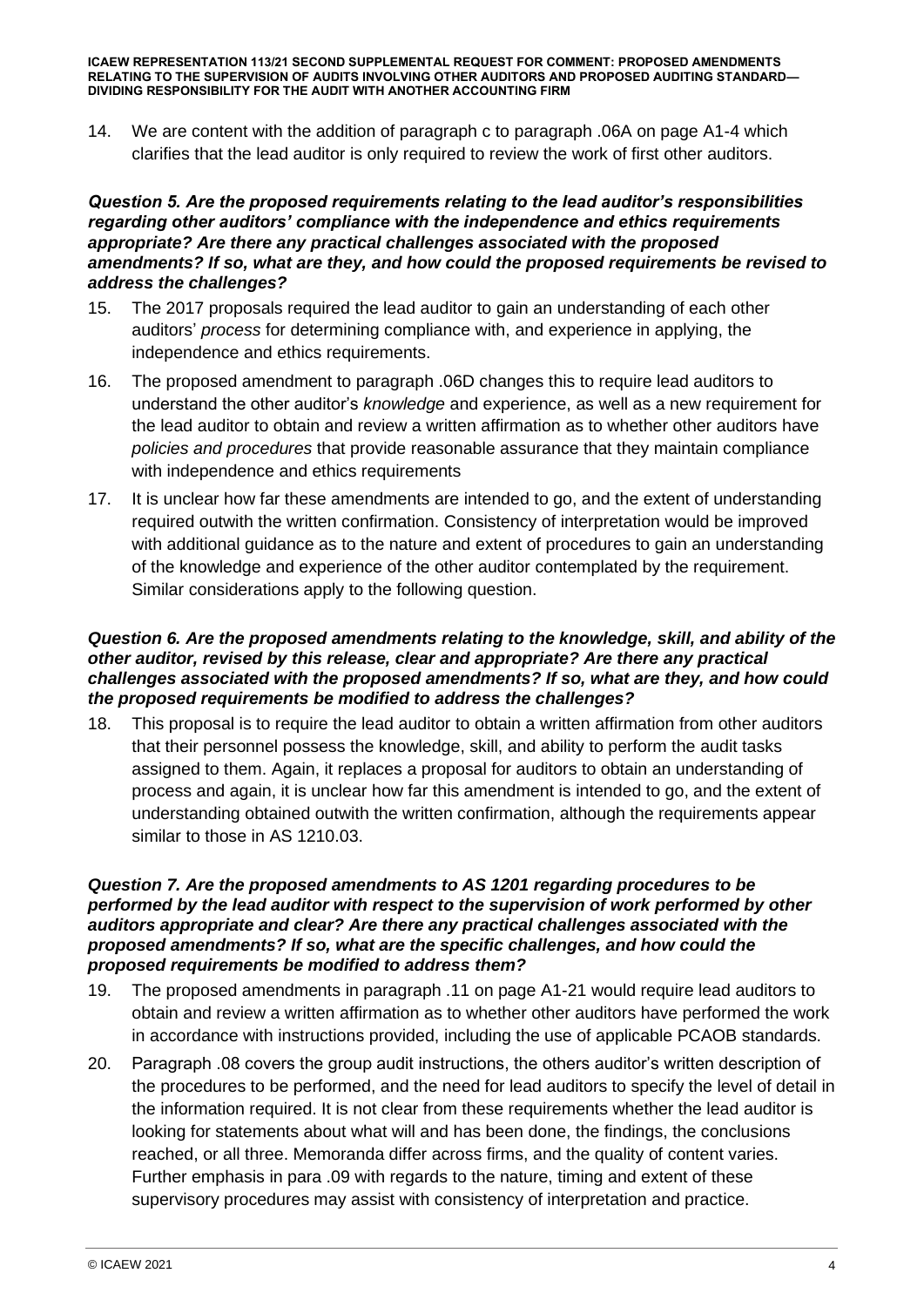21. Firms often receive information that describes procedures performed as being in accordance with the firm's methodology, rather than specifically with PCAOB, IAASB or other standards. The requirement to make a specific statement regarding compliance with PCAOB standards is therefore welcome.

#### *Question 8. In multi-tiered audits, are the proposed requirements for situations in which the lead auditor directs an other auditor to perform supervisory procedures, and evaluates such supervision, with respect to a second other auditor on behalf of the lead auditor, clear and appropriate? If not, how should the proposed requirements be revised?*

- 22. These amendments are intended to avoid unnecessary duplication of the first other auditor's review of other auditors' work by lead auditors.
- 23. Instead of requiring lead auditors to review a 'summary memorandum', the proposed amendments would require that lead auditors to take into account the first other auditors' review of second other auditors' work in determining the extent of their own review, if any, of second other auditors' work.
- 24. Lead auditors may request first other auditors to both (i) obtain, review, and retain audit documentation related to second other auditors' work and (ii) incorporate the information in that documentation in first other auditor documentation provided to lead auditors.
- 25. We understand this to mean that it is no longer proposed that lead auditors should 'ignore' the 'firm in the middle'. This is welcome. Lead auditors do not generally need to re-perform the work performed by any other auditors, or re-supervise the work performed by second other auditors. However, there are circumstances in which they might need to, such as where there are doubts about whether the other auditors have performed the required work adequately.
- 26. Paragraph .14 on page A1-23 states that lead auditors may seek the assistance of first other auditors in performing this work. This is the right approach, because lead auditors need to have confidence that the work performed by second other auditors, and the supervision of those auditors, are adequate.

## *Question 9. In multi-tiered audits are the proposed requirements in audit planning regarding:*

- *a. The sufficiency determination relative to the extent of the engagement partner's firm's supervision of the other auditors' work, clear and appropriate; and*
- *b. Allowing the lead auditor to seek assistance from the first other auditor in performing the proposed planning procedures relating to the second other auditor's qualifications (i.e. independence and ethics, and knowledge, skill, and ability), clear and appropriate?*

#### *If the answer to questions 9.a or 9.b is that the proposed requirements are not clear and appropriate, how should they be revised?*

27. In multi-tiered audits we believe that provided the requirements relating to supervisory procedures dealt with in question 8, above, have been satisfactorily dealt with, the proposed revisions relating to the sufficiency determination and the permission to seek assistance referred to in this question are appropriate.

#### *Question 10. Are the modifications in proposed AS 1206, including Appendix B, to reflect the auditor's report language in AS 3101, appropriate and clear?*

28. The modifications in the proposed new standard on divided responsibility do not appear to make significant substantive changes. However, there is no guidance for the referred-to